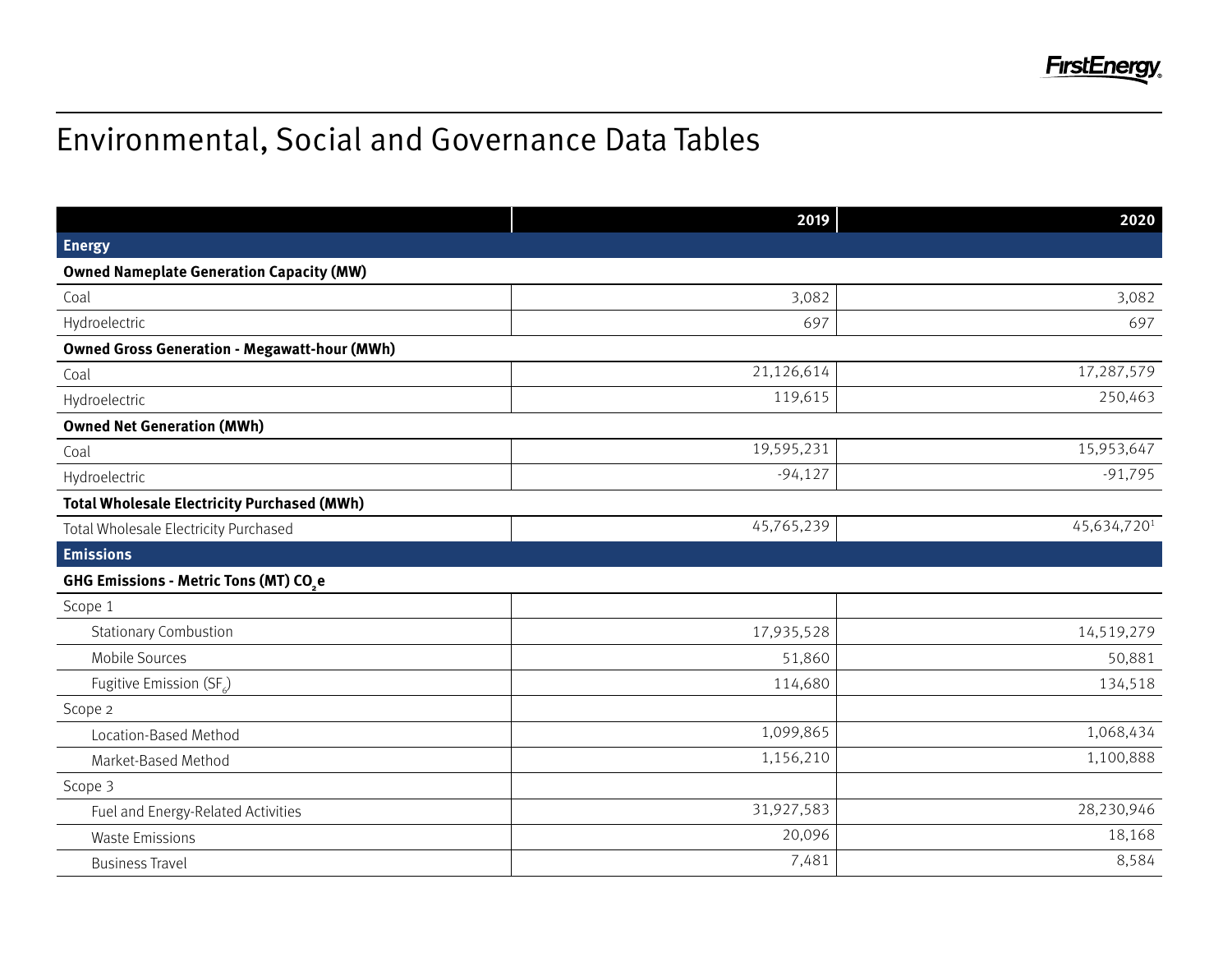|                                                                                 | 2019         | 2020            |
|---------------------------------------------------------------------------------|--------------|-----------------|
| <b>Other Air Emissions (MT)</b>                                                 |              |                 |
| Total Nitrogen Oxide (NO) Emissions                                             | 13,660       | 9,676           |
| Total Sulfur Dioxide (SO2) Emissions                                            | 13,959       | 11,335          |
| Total Mercury (Hg) Emissions                                                    | 0.04         | 0.03            |
| Emissions Intensity - lb. Co <sub>,</sub> e/net (MWh)                           |              |                 |
| Power Deliveries to Customers of FirstEnergy's Operating Companies <sup>2</sup> | 1,011        | 925             |
| Owned Generation CO <sub>2</sub> e Emissions Intensity                          | 0.9          | 0.9             |
| <b>Global Greenhouse Gas Emissions</b>                                          |              |                 |
| Percentage of Total Global Greenhouse Gas Emissions <sup>3</sup> (%)            | 0.03         | NA <sup>4</sup> |
| <b>Water</b>                                                                    |              |                 |
| <b>Fresh Water Resources Volume</b>                                             |              |                 |
| Total Withdrawals (megaliters/year)                                             | 68,507       | 66,405          |
| Generation Fresh Surface Water Withdrawals (megaliters/year)                    | 38,378       | 36,519          |
| Total Discharges (megaliters/year)                                              | 47,652       | 50,460          |
| Total Consumption (megaliters/year)                                             | 20,855       | 15,946          |
| Number of Water Permit Non-Compliance Events with Fines                         | 4            | 3               |
| <b>Waste</b>                                                                    |              |                 |
| <b>Waste Products</b>                                                           |              |                 |
| Non-Hazardous Industrial Waste Generated (MT)                                   | 34,054       | 6,838           |
| Non-Hazardous Municipal Waste Generated (MT)                                    | 14,075       | 13,739          |
| Hazardous Waste Disposed (MT)                                                   | 25           | 14              |
| Coal Combustion Residuals (CCR) Generated (MT)                                  | 2,628,749    | 2,447,628       |
| Percent CCR Recycled (%)                                                        | 22.8         | 21.4            |
| <b>Total CCR Impoundments</b>                                                   | $\mathbf{1}$ | $\mathbf{1}$    |
| <b>Environmental Compliance</b>                                                 |              |                 |
| Number of Notice of Violations (NOVs) and Environmental Excursions              | 5            | 3               |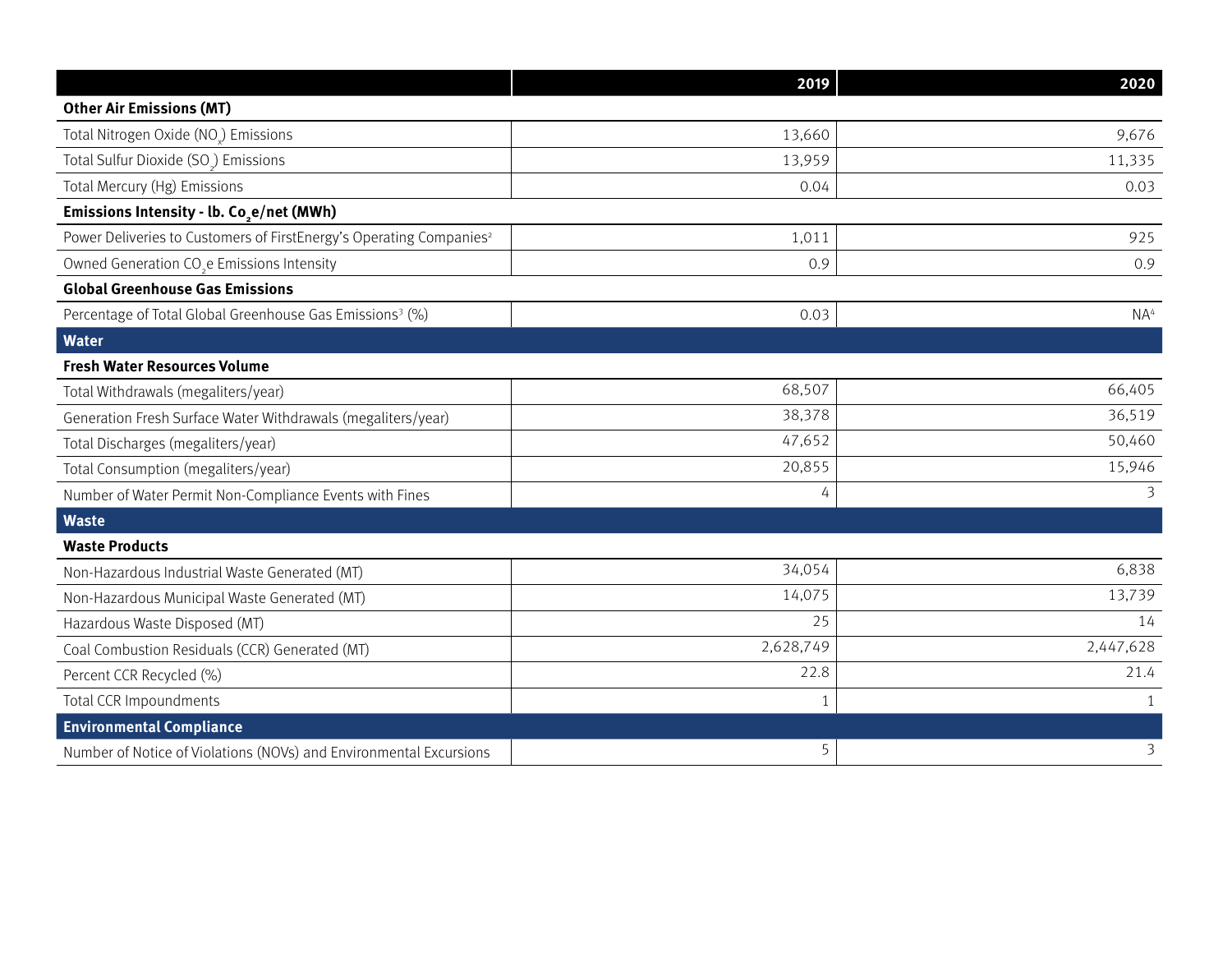|                                                                         | 2019           | 2020           |
|-------------------------------------------------------------------------|----------------|----------------|
| <b>Workforce, Safety &amp; Health</b>                                   |                |                |
| <b>Talent Management</b>                                                |                |                |
| <b>Total Number of Employees</b>                                        | 12,316         | 12,153         |
| Percent Employee Turnover (%)                                           | 7.0            | 5.0            |
| Number of Full-Time Employees Hired                                     | 718            | 655            |
| Number of Military Hires                                                | 63             | 60             |
| Number of Active Military Employees                                     | 961            | 950            |
| Number of Executive/Senior Level Officials                              | 54             | 50             |
| Number of Female Employees                                              | 2,624          | 2,655          |
| Number of Minority Employees                                            | 1,171          | 1,215          |
| Number of Tracked Hours of Employee Training                            | 442,659        | 367,263        |
| Number of Employees who Received Education Assistance Reimbursement     | 254            | 232            |
| Amount Distributed for Employee Education Assistance Reimbursement (\$) | 691,029        | 765,183        |
| Number of Recruitment Partnerships and Programs                         | 26             | 32             |
| <b>Power Systems Institute</b>                                          |                |                |
| Percent of Graduates Who Are Line and Substation Employees (%)          | 52             | 57             |
| Cumulative Number of Graduates Hired                                    | 1,959          | 2,170          |
| Percent Hire Rate (%)                                                   | 96             | 95             |
| Number of Graduates in Leadership Roles                                 | 73             | 79             |
| <b>Labor Relations</b>                                                  |                |                |
| Percent of Employees Represented by a Union (%)                         | 45             | 44             |
| <b>Employee Safety Metrics</b>                                          |                |                |
| Recordable Incident Rate                                                | 0.98           | 0.70           |
| Lost-Time Case Rate                                                     | 0.36           | 0.17           |
| Days Away, Restricted or Transferred (DART) Rate                        | 0.64           | 0.36           |
| Life-Changing Events                                                    | $\mathbf{0}$   | $\mathbf 0$    |
| <b>Work-Related Fatalities</b>                                          | $\overline{0}$ | $\overline{O}$ |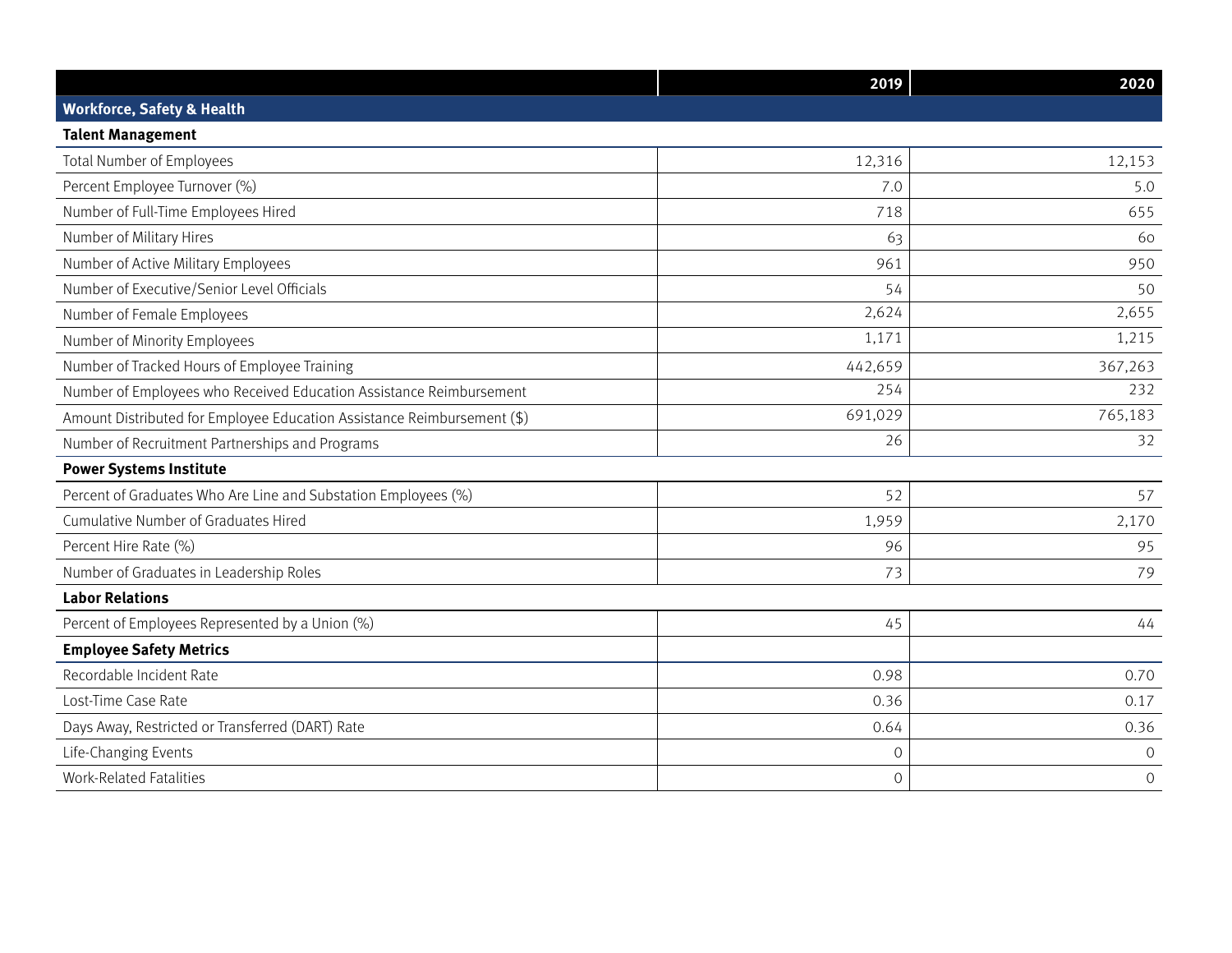|                                                                        | 2019    | 2020   |
|------------------------------------------------------------------------|---------|--------|
| <b>Customers, Community &amp; Economic Impact</b>                      |         |        |
| <b>Reliability Performance</b>                                         |         |        |
| Transmission Outage Frequency (TOF)                                    | 0.42    | 0.35   |
| System Average Interruption Duration Index (SAIDI)                     | 179.10  | 160.47 |
| System Average Interruption Frequency Index (SAIFI)                    | 1.22    | 1.14   |
| Customer Average Interruption Duration Index (CAIDI)                   | 147.20  | 141.31 |
| Customer Average Interruption Frequency Index (CAIFI)                  | 2.14    | 2.20   |
| <b>Customer Service Metrics</b>                                        |         |        |
| First Contact Resolution (%)                                           | 64.7    | 67.7   |
| Customer Satisfaction (%)                                              | 75.3    | 78.5   |
| Customer Effort Score (%)                                              | 77.3    | 79.6   |
| Number of Residential Customer Electric Disconnections for Non-Payment | 188,512 | 22,655 |
| <b>Customer Contact Center Metrics - Millions (M)</b>                  |         |        |
| Number of Customer Transactions                                        | 36.0    | 36.0   |
| Number of Customer Calls                                               | 7.4     | 5.9    |
| <b>Supply Chain</b>                                                    |         |        |
| Total Supplier Spend (\$M)                                             | 3,038   | 3,030  |
| Amount of Tier 1 Spend (\$M)                                           | 2,994   | 2,948  |
| Number of Tier 1 Suppliers                                             | 4,222   | 4,536  |
| Amount Spent with Diverse Suppliers (\$M)                              | 372     | 482    |
| Percent Diverse Supplier Spend (%)                                     | 12.24   | 15.90  |
| Amount Spent with Local Suppliers (\$M)                                | 1,089   | 1,579  |
| Local-Based Supplier Spend (%)                                         | 35.9    | 52.0   |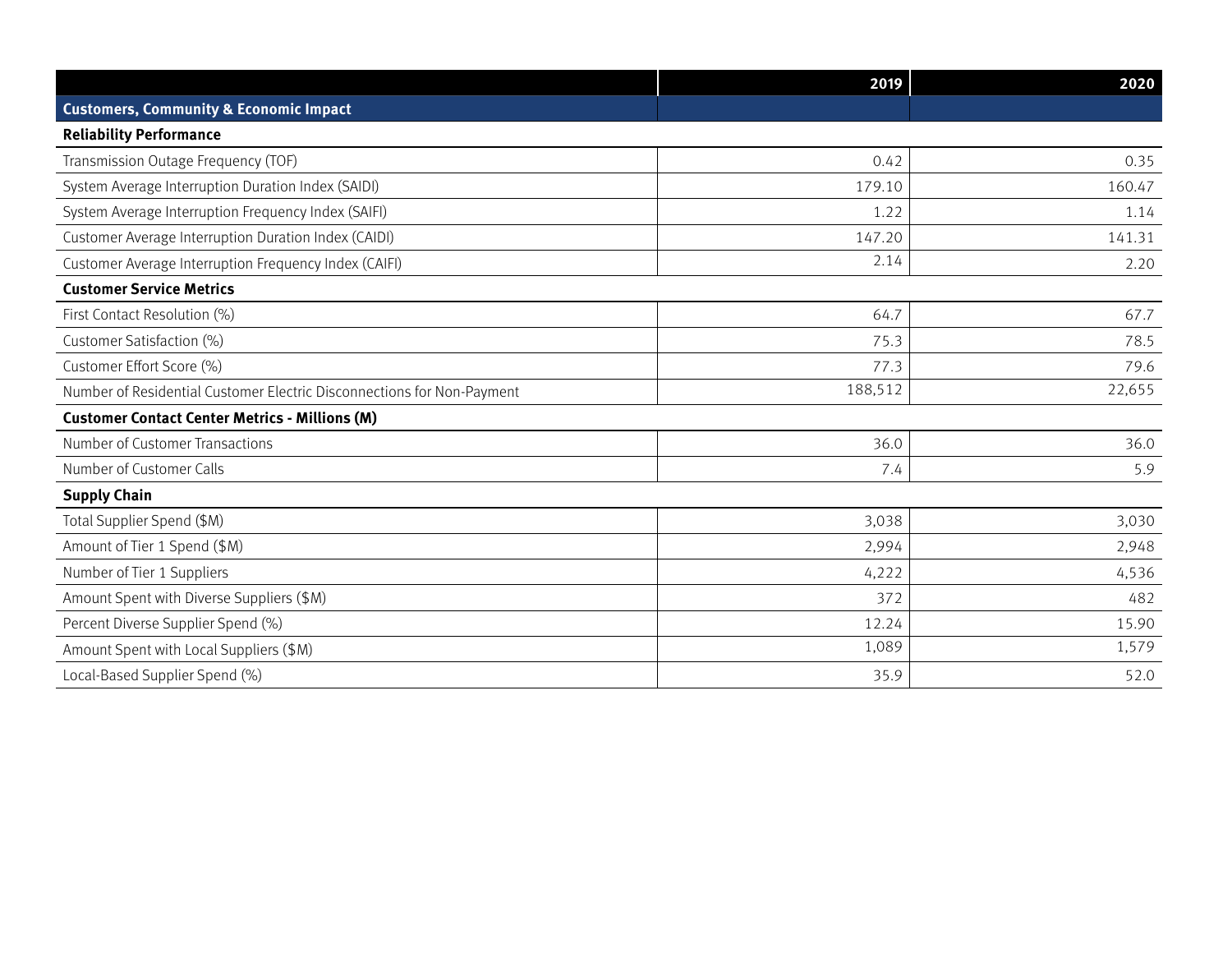|                                                            | 2019              | 2020               |
|------------------------------------------------------------|-------------------|--------------------|
| <b>Retail Electric Customer Count at End of Year</b>       |                   |                    |
| Residential                                                | 5,373,113         | 5,407,958          |
| Commercial                                                 | 735,442           | 737,197            |
| Industrial                                                 | 23,168            | 23,004             |
| <b>Electric Distribution MWh Deliveries</b>                |                   |                    |
| Total Electricity Delivered to Residential Customers       | 54,159            | 54,978             |
| Total Electricity Delivered to Commercial Customers        | 37,330            | 34,273             |
| Total Electricity Delivered to Industrial Customers        | 55,649            | 52,034             |
| Total Electricity Delivered to All Other Retail Customers  | 558               | 538                |
| Average Retail Electrical Rate - Cents/kilowatt hour (kWh) |                   |                    |
| Commercial                                                 |                   |                    |
| Ohio                                                       | 10.19¢            | $9.83$ ¢           |
| Pennsylvania                                               | $9.10$ ¢          | $9.40$ ¢           |
| New Jersey                                                 | 12.76¢            | 12.50¢             |
| West Virginia                                              | $9.15$ ¢          | $9.19$ ¢           |
| Maryland                                                   | 10.58¢            | $9.93$ ¢           |
| Industrial                                                 |                   |                    |
| Ohio                                                       | 6.58 <sub>¢</sub> | 5.99¢              |
| Pennsylvania                                               | $6.91$ ¢          | 5.96¢              |
| New Jersey                                                 | 10.20¢            | $9.65$ ¢           |
| West Virginia                                              | $6.21$ ¢          | $6.03 \, \text{C}$ |
| Maryland                                                   | 9.90¢             | $9.19$ ¢           |
| Residential                                                |                   |                    |
| Ohio                                                       | 11.94¢            | 11.54¢             |
| Pennsylvania                                               | 12.98¢            | 13.03¢             |
| New Jersey                                                 | $15.15$ ¢         | 15.02¢             |
| West Virginia                                              | 11.07¢            | 11.48¢             |
| Maryland                                                   | 12.86¢            | 12.56¢             |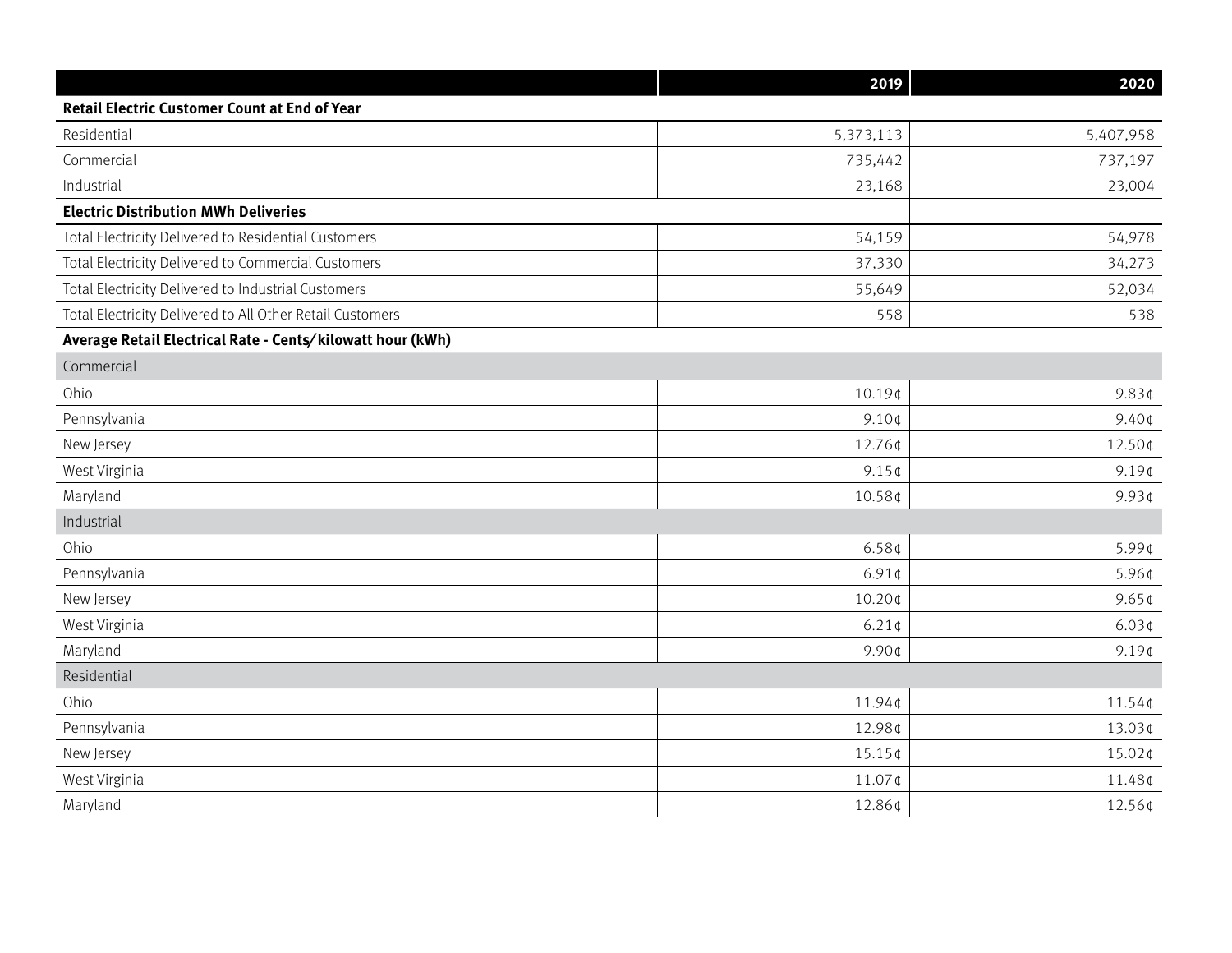|                                                         | 2019     | 2020     |  |
|---------------------------------------------------------|----------|----------|--|
| Average Monthly Electric Bill for Residential Customers |          |          |  |
| 500 kWh                                                 |          |          |  |
| Ohio                                                    | \$64.65  | \$63.06  |  |
| Pennsylvania                                            | \$71.50  | \$70.24  |  |
| New Jersey                                              | \$77.40  | \$70.89  |  |
| West Virginia                                           | \$63.66  | \$64.93  |  |
| Maryland                                                | \$72.07  | \$70.65  |  |
| 1,000 kWh                                               |          |          |  |
| Ohio                                                    | \$121.84 | \$116.93 |  |
| Pennsylvania                                            | \$132.26 | \$129.65 |  |
| New Jersey                                              | \$164.09 | \$153.18 |  |
| West Virginia                                           | \$116.24 | \$118.45 |  |
| Maryland                                                | \$136.36 | \$133.47 |  |
| <b>Transmission and Distribution - Circuit Miles</b>    |          |          |  |
| Transmission                                            | 24,486   | 24,035   |  |
| Distribution                                            | 269,691  | 272,531  |  |
| <b>Community Involvement</b>                            |          |          |  |
| Hours of Employee Volunteer Time Off (VTO) Used         | 21,151   | 16,141   |  |
| Percent of Employees who Used VTO (%)                   | 22       | 15       |  |
| <b>FirstEnergy Foundation - \$M</b>                     |          |          |  |
| FirstEnergy Foundation Giving                           | 7.20     | 7.21     |  |
| <b>STEM Grants</b>                                      | 0.1      | 0.0      |  |